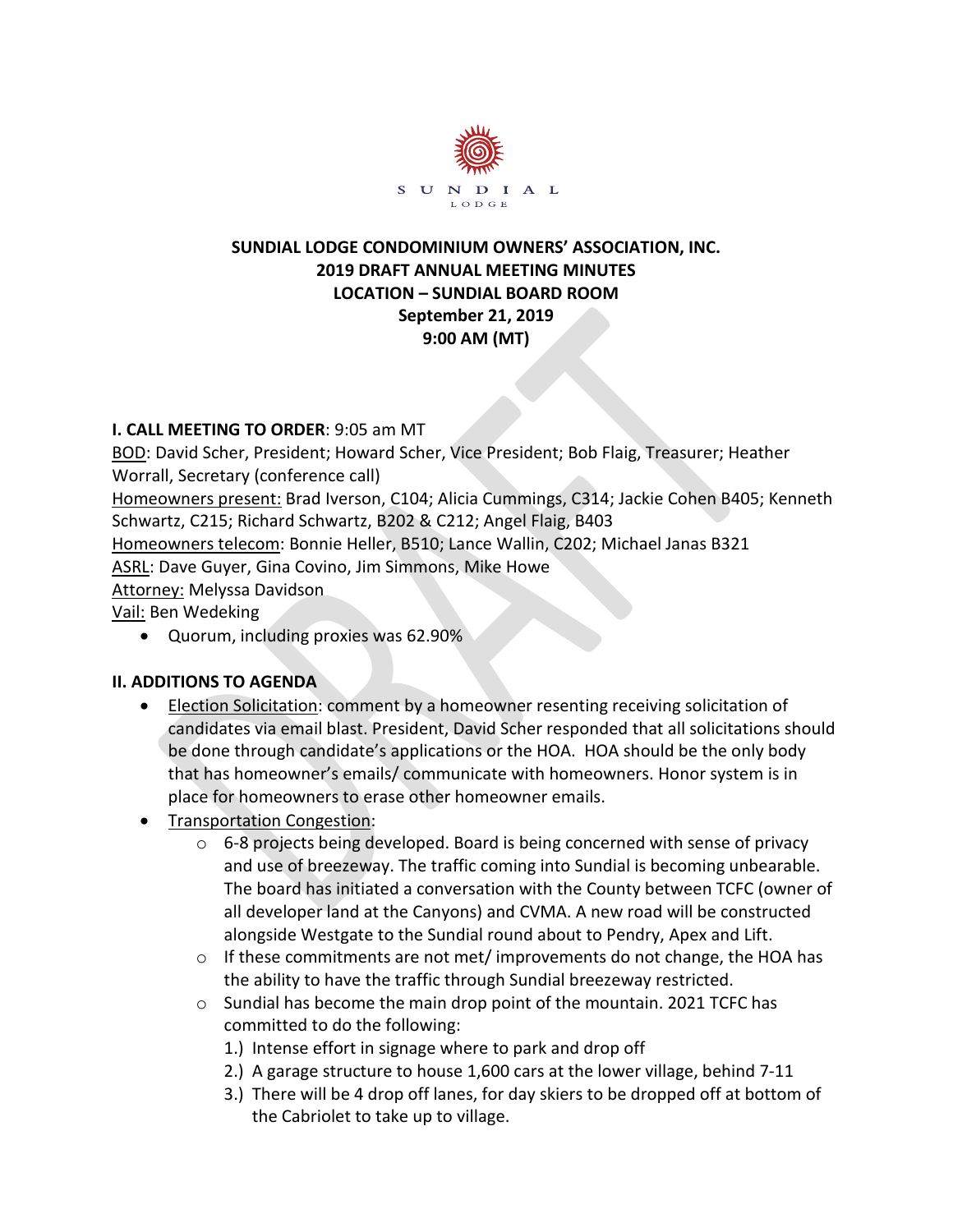- 4.) TFCF has assured us RC-5 building will be completed, right by Westgate and Grand Summit. This will be a 3 story structure and it will house the Vail ski school, a coffee shop and offices. Once this is constructed, it will become the new drop off for ski school, not the Sundial round about.
- 5.) The Sunrise lift is near the Hyatt, will be replaced by a gondola (8-10 people) transporting to Lookout, preferably to Red Pine.

## **III. APPROVAL OF 2018 ANNUAL MEETING MINUTES**

David Scher made a motion to approve the 2018 Annual Meeting Minutes. All in favor, unanimously. Motion carries.

#### **IV. BOARD ELECTION RESULTS**

• 2 positions were up for election. David Scher, President and Bob Flaig, Treasure term limited were met. Melyssa Davidson reviewed ballots and proxies that were submitted to ASRL, confirming the votes. A total of 62.90% of total voting interest participated in board election. The newly elected board members are Brad Iverson and Richard Schwartz. BOD will meet after the annual meeting to assign board positions and schedule the next quarterly board meeting.

#### **V. HOA ACCOUNTING UPDATE**

- Capital Projects: over the past 6 years the building has been renovated in all common areas, locks retooled, upgraded Wi-Fi and a number of expenses on the capital reserve study replaced: cooler system, piping, electrical, garage upgrade. With all these expenditures the BOD feels the HOA is adequately protected from future emergencies that may arise.
- Year to date numbers as of August  $31<sup>st</sup>$ , 2019 pacing \$20k ahead of budget due to: 1.) savings in electricity and 2.) incremental recovery income from Lyft Hotel, when the power went out in February/March.
- Yesterday, 9/20/2019 during the quarterly meeting, the BOD passed the renovation of fitness center for \$125,000. It is now estimated that by the end of the year the capital reserve fund will be around \$875,000. Currently, the Association is contributing \$400,000 a year into the reserve fund for unexpected projects and for the future projects schedule years out. Current coverage is around 30%, which is assessed as "good."
- The last reserve study was done in 2015, it is recommended to be completed every 3-5 years. ASRL reviews the reserve study as a base line when creating the annual budget's capital projects.
- There was a \$5,000 deficit of revenues over expenses in April 30, 2019, in consequence there was nothing to roll over into the 2020 Budget.
- The association has a financial review performed every three years, by an independent accounting firm. The review came back with no material notifications, everything was found to be in accordance with GAAP and financial records were found to be accurate.
- No homeowners are in default on their dues.
- ASRL provides to the BOD on the  $15<sup>th</sup>$  of every month a detailed monthly financial report for each line item in the operating budget and capital reserves.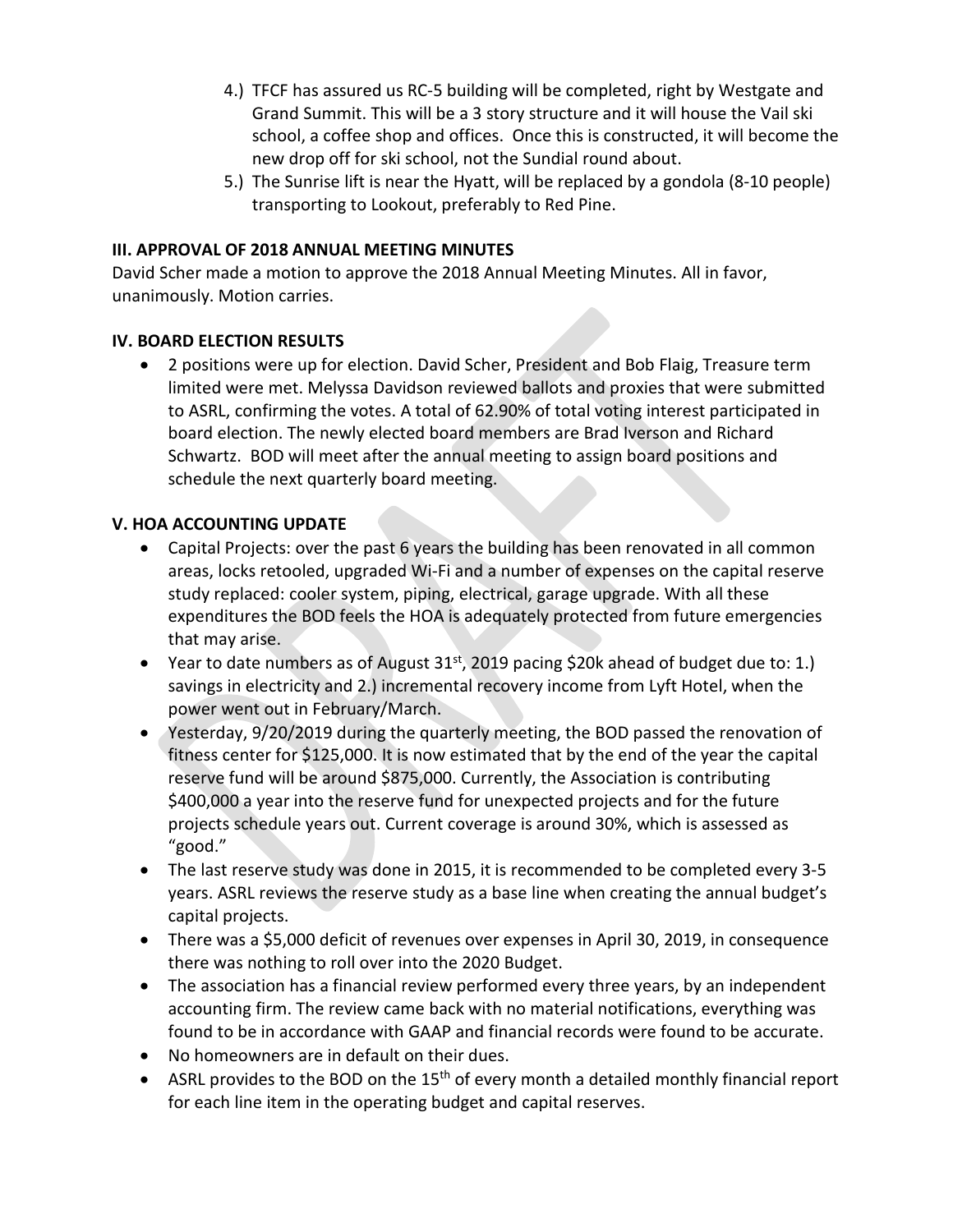## Reimbursement Expenses

In 2014, the BOD created a fixed BOD expense recovery system for the amount of \$700, to each BOD when attending quarterly and annual meetings in person. In 2017, the BOD increased this expense recovery system to \$800 for each BOD attending in person. This was done to eliminate the complexity of calculating mileage, rental cars, nightly rental costs if their unit wasn't available, meals and air fare.

## **VI. HOA OVERVIEW UPDATE**

## Fitness Room

- Board approved unanimously on 9/20/2019 quarterly board meeting, the relocation of the fitness room from the existing location to the ground floor of B building. The BOD has been working on this plan for a year now, based on owners concerns that the current fitness room smells, looks like a dungeon and is located in the garage. With resourceful thinking, the new fitness center will be located behind the ski valet room, where the current laundry facility is, which is rented out to ASRL.
- The size of the room is 1,300 sq. feet, comparison to the size of a small Starbucks. The room will be accessible through the corridor of elevators in B building. Coming from the front desk, you will take a left to elevators, where there will be a glass door that leads directly to the fitness room. There will be an entry room with chairs, a filtration water system, a unisex bathroom and towel station. The fitness room will have a significant increase in fitness machines and an area in between the machines for pilates, yoga, and stretching.
- This renovation is budgeted in the reserve, the cost is \$125,000, the biggest expense is the HVAC and electrical. Equipment that is not relocated to the new fitness room will be sold/picked up by a company for \$1,000.
- This project will begin October 1, 2019 and be finished by Christmas.
- In order to make sure guests and homeowners are adequately served, the use of an exercise facility surrounding Sundial will be provided at the HOAs expense. Sundial provided Grand Summit the use of the Sundial exercise facility during the Grand Summit's fitness renovation and that act should be reciprocated. Jim Simmons will discuss this with Grand Summit.

## Laundry Facility

• The laundry facility will be moved at ASRL's expense of \$30,000 to the current fitness room location on garage level (650 sq. feet). ASRL will continue to rent the laundry facility (\$500 a month), pay for the maintenance of machinery and provide a discounted rate on Sundial pool towels. This is a 3-year agreement, and the machines will be the property of ASRL, with a transfer fee of \$1.

## Wi-Fi

Installation strengthened the signal availability with a band width of 400- megabytes, and multiple access points.

## Direct TV

• Renewal would include new services that would have a splash page, that when you turn on your TV, there will be a welcome to Sundial page, advertising events at PCMR.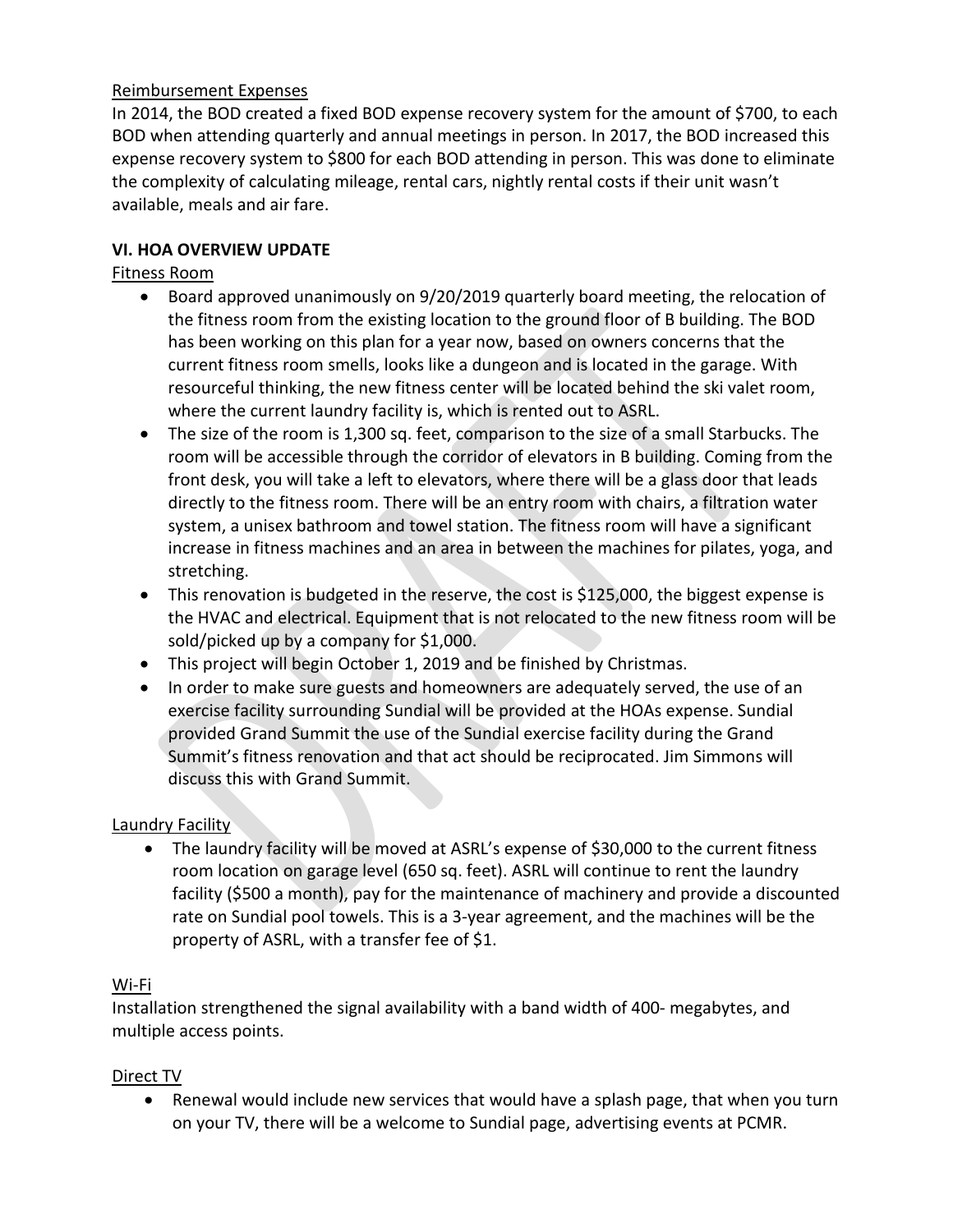• Attempts will be made to include the local Park City channel in the contract. Ben Wedeking will write a letter to Mike Gore on behalf of Vail, stating that it is in the best interest of Park City tourism to have this included in channels.

## BBQ Grills

Association posted a policy that will be updated in the Rules & Regulations that will prohibit the use of natural gas, propane, charcoal, electric and wood burning grills and fire pits on common and limited decks, that will begin on October 1st.

# **VII. MAINTENANCE REPAIRS**

# Completed

- Installed new Trane 280-ton chiller
- Replaced cooling tower motor bearings and one of the two motors
- Installed new metal door, frame & hardware at retail corridor exit by dumpster area. Installed new hardware to C Bldg. bridge exit door to close properly
- Water softener valves and gaskets replaced
- Power washed garage floor and re-painted all lines and handicap parking lanes
- Replaced much of pool & hot tub equipment: 5 new RayPak heaters (3 in main pool pump room, 2 in bridge pump room). New auto chemical control feeders in bridge pool pump room. Four new filters installed
- HVAC fan coil motors in hallways and units being replaced as needed. Replaced approx. 6 in hallways and 7 in individual units.
- New Wi-Fi access points & routers installed throughout the buildings for faster speeds
- Swallow prevention efforts very successful in spring & summer months
- Bridge deck sealed & waterproof
- 8 yard dumpsters for trash & recycling installed as HOA has taken over this responsibility
- Continual painting of building. Exterior steel columns, balcony log rails and black metal spindles sanded & painted. Balcony floors caulked and painted. Pool black metal fencing and stucco columns painted
- Multiple primary and secondary motors and valves replaced in mechanical room
- Pool deck raised where concrete slabs had sunken
- New water heater in main pool pump room installed (for hot water in public pool bathrooms)
- Multiple domestic water & HVAC hot/cold shut off valve handles replaced throughout the year due to leaks.

## In Progress

- New fitness area on the ground floor (existing laundry room) with natural lighting
- Game / Corn-Hole game area installed by cooling tower fans back side of B Bldg. area leveled out, weed barrier installed and new rock laid & mulch with proper drainage
- Realistic artificial plants to be installed next spring
- Preparing for winter with landscaping and heat tape repair